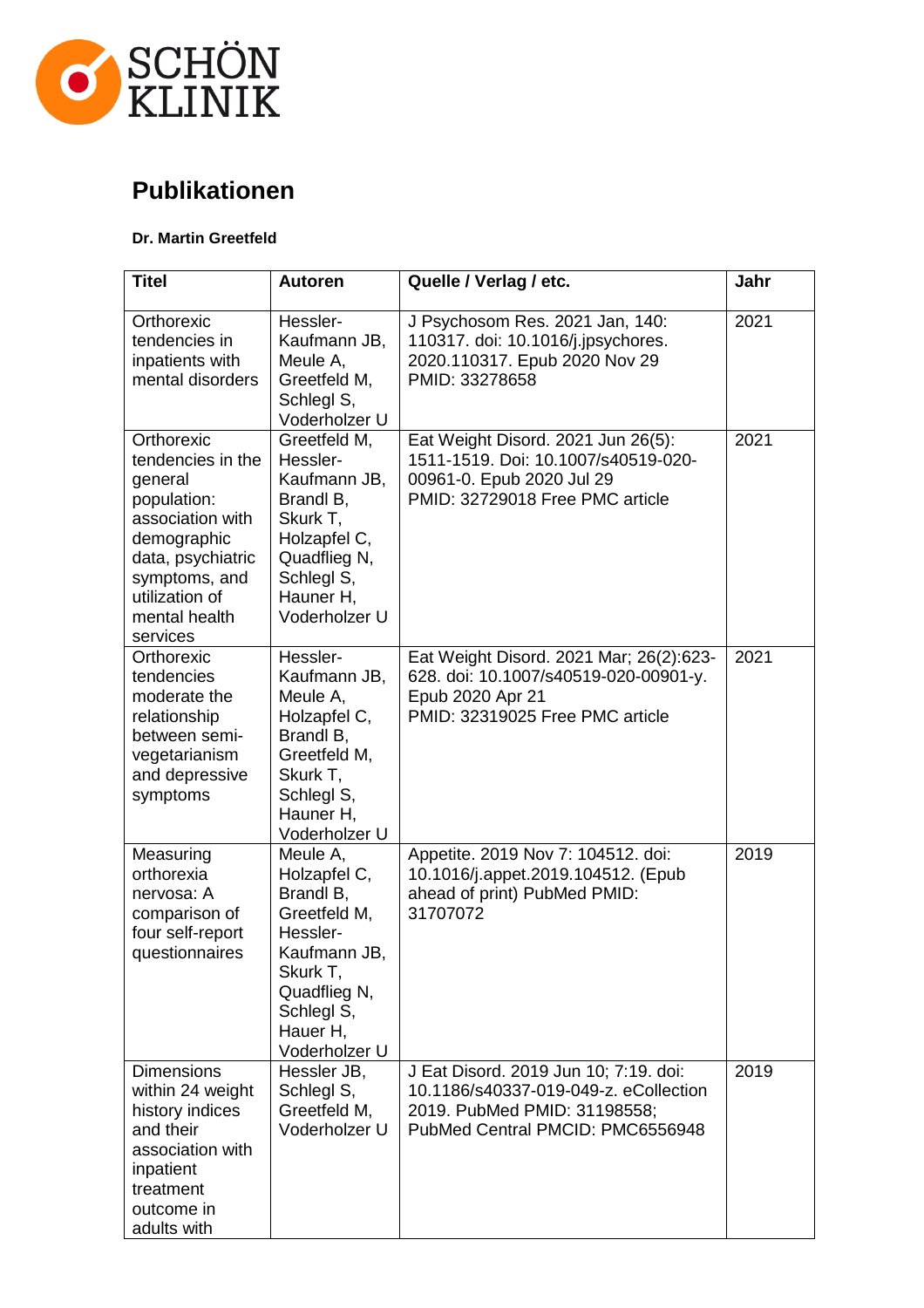

| anorexia                   |                          |                                                                |      |
|----------------------------|--------------------------|----------------------------------------------------------------|------|
| nerovsa:                   |                          |                                                                |      |
| analysis of                |                          |                                                                |      |
| routine data.              |                          | <b>Borderline Personal Disord Emot</b>                         |      |
| Impact of<br>comorbid      | Hessler JB,<br>Heuser J. |                                                                | 2019 |
| borderline                 |                          | Dysregul. 2019 Jan 16, 6:1. doi:<br>10.1176/s40479-018-0098-4. |      |
|                            | Schlegl S,<br>Bauman T,  | ECollcetion 2019. PubMed PMID:                                 |      |
| personality<br>disorder on | Greetfeld M,             | 30680217; PubMed Central PMCID:                                |      |
| inpatient                  | Voderholzer U            | PMC6335811                                                     |      |
| treatment for              |                          |                                                                |      |
| bulimia nervosa:           |                          |                                                                |      |
| analysis of                |                          |                                                                |      |
| routine data               |                          |                                                                |      |
| Are there                  | Voderholzer              | Eur Eat Disord Rev. 2019 Jan; 27(1):59-                        | 2019 |
| differences                | U, Hessler JB,           | 66. doi: 10.1002/erv2624. Epub 2018 Jul                        |      |
| between men                | Naab S.                  | 20. PubMed PMID: 30028060                                      |      |
| and women in               | Fichter M,               |                                                                |      |
| outcome of                 | Graetz A.                |                                                                |      |
| intensive                  | Greetfeld M,             |                                                                |      |
| inpatient                  | Heuser J,                |                                                                |      |
| treatment for              | Schlegl S                |                                                                |      |
| anorexia                   |                          |                                                                |      |
| nervosa? An                |                          |                                                                |      |
| analysis of                |                          |                                                                |      |
| routine data.              |                          |                                                                |      |
| Exposure                   | Siniwatz F,              | Psychother Psychosom Med Psychol.                              | 2019 |
| Therapy with the           | Jilek C, Cuntz           | 2019 Feb; 69(2): 87-93. doi: 10.1055/a-                        |      |
| Help of a                  | U, Greetfeld             | 0589-9447. Epub 2018 Apr 16. German.                           |      |
| Wearable                   | M, Hopfner P,            | PubMed PMID: 29660751                                          |      |
| Defibrillator              | Pache J,                 |                                                                |      |
| Device used in             | Voderholzer U            |                                                                |      |
| the treatment of           |                          |                                                                |      |
| Severe<br>Obsessive-       |                          |                                                                |      |
| Compulsive                 |                          |                                                                |      |
| Disorder and               |                          |                                                                |      |
| Congenital                 |                          |                                                                |      |
| $LQTS - An$                |                          |                                                                |      |
| Example for                |                          |                                                                |      |
| Interdisciplinary          |                          |                                                                |      |
| Treatment.                 |                          |                                                                |      |
| Weight                     | Hessler JB,              | Eur Eat Disord Rev. 2018                                       | 2018 |
| Suppression But            | Diedrich A,              | Mar;26(2):146-149. doi: 10.1002/erv.2573.                      |      |
| Not Symptom                | Greetfeld M,             | Epub 2017 Dec 8. PubMed PMID: 29218756                         |      |
| Improvement                | Schlegl S,               |                                                                |      |
| <b>Predicts Weight</b>     | Schwartz C,              |                                                                |      |
| Gain During<br>Inpatient   | Voderholzer U            |                                                                |      |
| <b>Treatment for</b>       |                          |                                                                |      |
| <b>Bulimia Nervosa</b>     |                          |                                                                |      |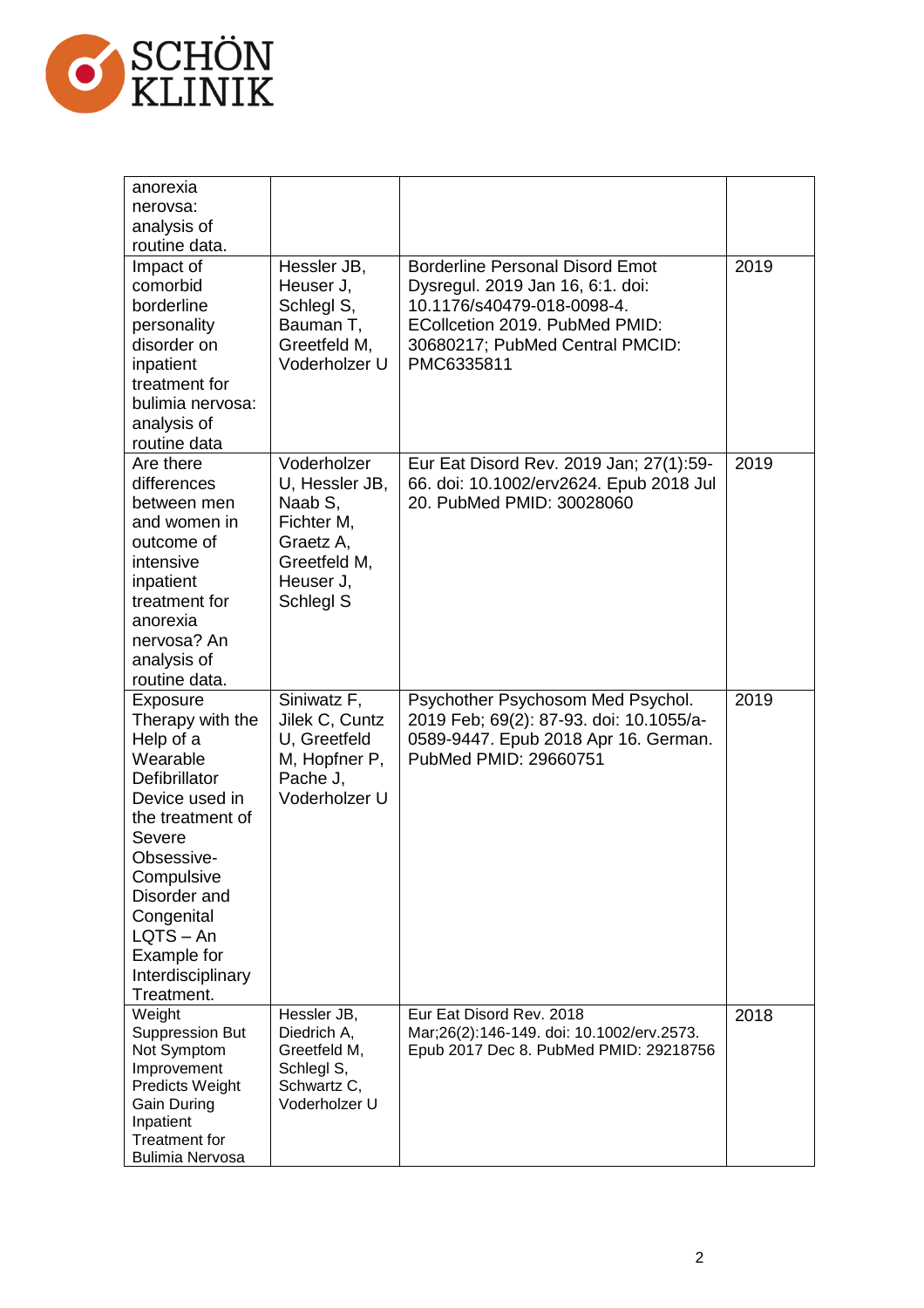

| Intensive inpatient<br>treatment for<br>bulimia nervosa:<br>Statistical and<br>clinical<br>significance of<br>symptom<br>changes                                                            | Diedrich A,<br>Schlegl S,<br>Greetfeld M,<br>Fumi M,<br>Voderholzer U             | Psychother Res. 2018 Mar; 28(2): 297-312.<br>doi:<br>10.1080/10503307.2016.1210834. Epub<br>2016 Jul 25. PubMed PMID: 27456048                                                                                                                                 | 2016 |
|---------------------------------------------------------------------------------------------------------------------------------------------------------------------------------------------|-----------------------------------------------------------------------------------|----------------------------------------------------------------------------------------------------------------------------------------------------------------------------------------------------------------------------------------------------------------|------|
| Anorexia<br>nervosa--<br>diagnostic<br>criteria and<br>state of the art<br>therapy                                                                                                          | Voderholzer U,<br>Naab S,<br>Greetfeld M                                          | Psychother Res. 2018 Mar; 28(2): 297-312.<br>doi:<br>10.1080/10503307.2016.1210834. Epub<br>2016 Jul 25. PubMed PMID: 27456048].<br>MMW Fortschr Med. 2016 Feb 4;158(2):39-<br>42. doi:<br>10.1007/s15006-016-7752-9. Review.<br>German. PubMed PMID: 26961038 | 2016 |
| Diuretic-Abuse in<br>Chronic Bulimia<br>Nervosa--Case<br>Report and<br>Clinical<br>Management                                                                                               | Greetfeld M,<br>Bröckel-<br>Ristevski N,<br>Fumi M, Cuntz<br>U, Voderholzer<br>U  | Psychother Psychosom Med Psychol. 2015<br>Sep;65(9-10):379-82. doi:<br>10.1055/s-0035-1548780. Epub 2015 Jun 3.<br>German. PubMed PMID: 26039368                                                                                                               | 2015 |
| Pharmacotherapy<br>for anorexia<br>nervosa<br>and bulimia<br>nervosa                                                                                                                        | Greetfeld M,<br>Cuntz U,<br>Voderholzer U                                         | Fortschr Neurol Psychiatr. 2012 Jan;80(1):9-<br>16. doi:<br>10.1055/s-0031-1281845. Epub 2011 Dec<br>12. Review. German. PubMed PMID:<br>22161227                                                                                                              | 2012 |
| Differentiation of<br>nursing<br>tasks in<br>psychiatric wards<br>through new<br>professions and<br>additional training                                                                     | Kahl KG,<br>Bartusch SM,<br>Greetfeld M,<br>Schulz M                              | Psychiatr Prax. 2009 Jul;36(5):208-10. doi:<br>10.1055/s-0029-1220344. Epub 2009 Jul<br>2. German. PubMed PMID: 19575342                                                                                                                                       | 2009 |
| A single<br>episode of<br>restraint stress<br>regulates central<br>corticotrophin-<br>releasing hormone<br>receptor<br>expression and<br>binding in specific<br>areas of the<br>mouse brain | Greetfeld M,<br>Schmidt MV,<br>Ganea K,<br>Sterlemann V,<br>Liebl C, Müller<br>MВ | J<br>Neuroendocrinol. 2009 May; 21(5): 473-80.<br>doi: 10.1111/j.1365-2826.2009.01865.x.<br>PubMed PMID: 19302188                                                                                                                                              | 2009 |
| A proposal for an<br>efficient<br>assignment of<br>tasks by a<br>strengthened<br>psychiatric care                                                                                           | Greetfeld M,<br>von Einsiedel R,<br>Kahl KG                                       | Psychiatr<br>Prax. 2008 Nov;35(8):406-7. doi: 10.1055/s-<br>0028-1104633. Epub 2008 Nov 18.<br>German, PubMed PMID: 19016409                                                                                                                                   | 2008 |